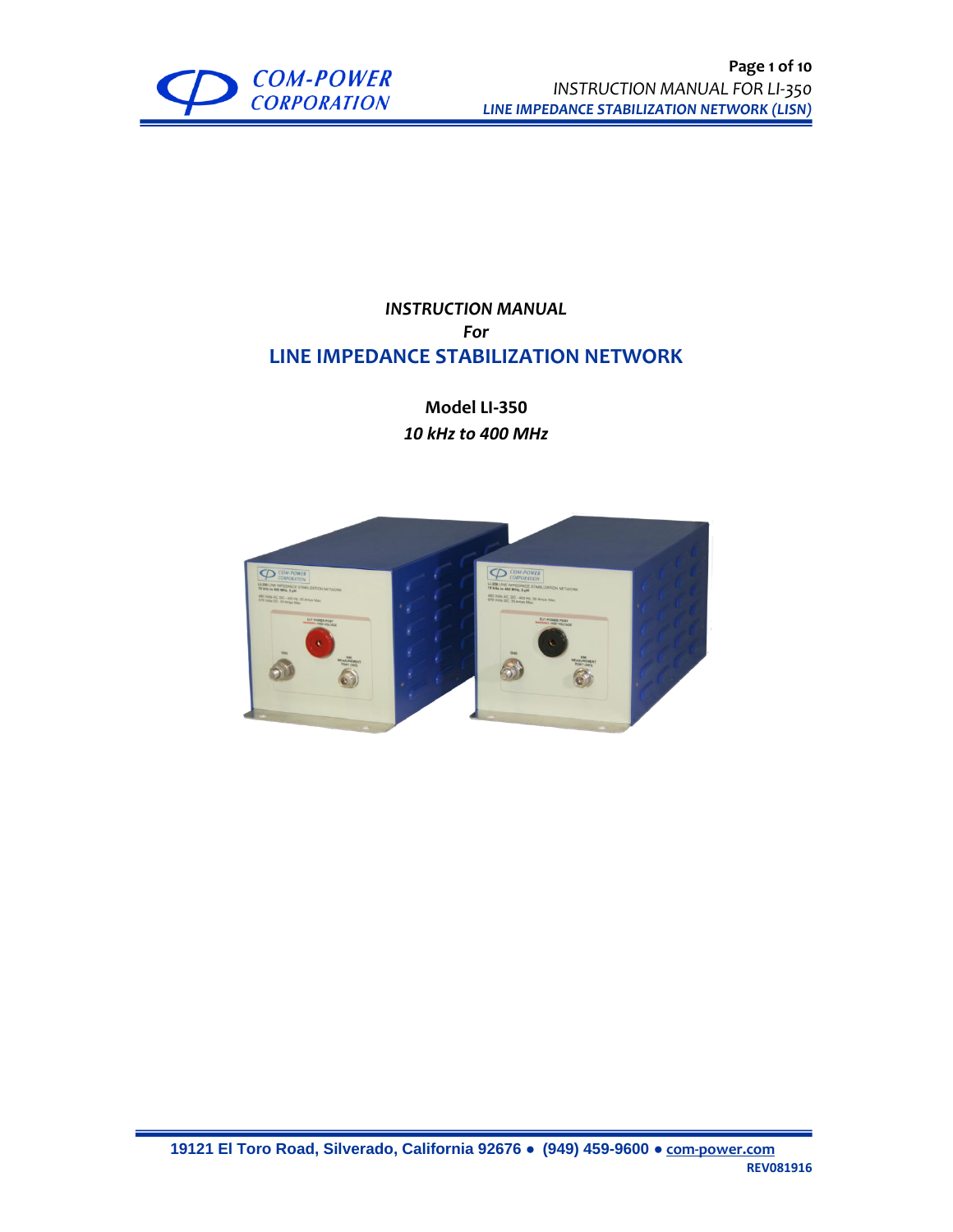

# **Table of Contents**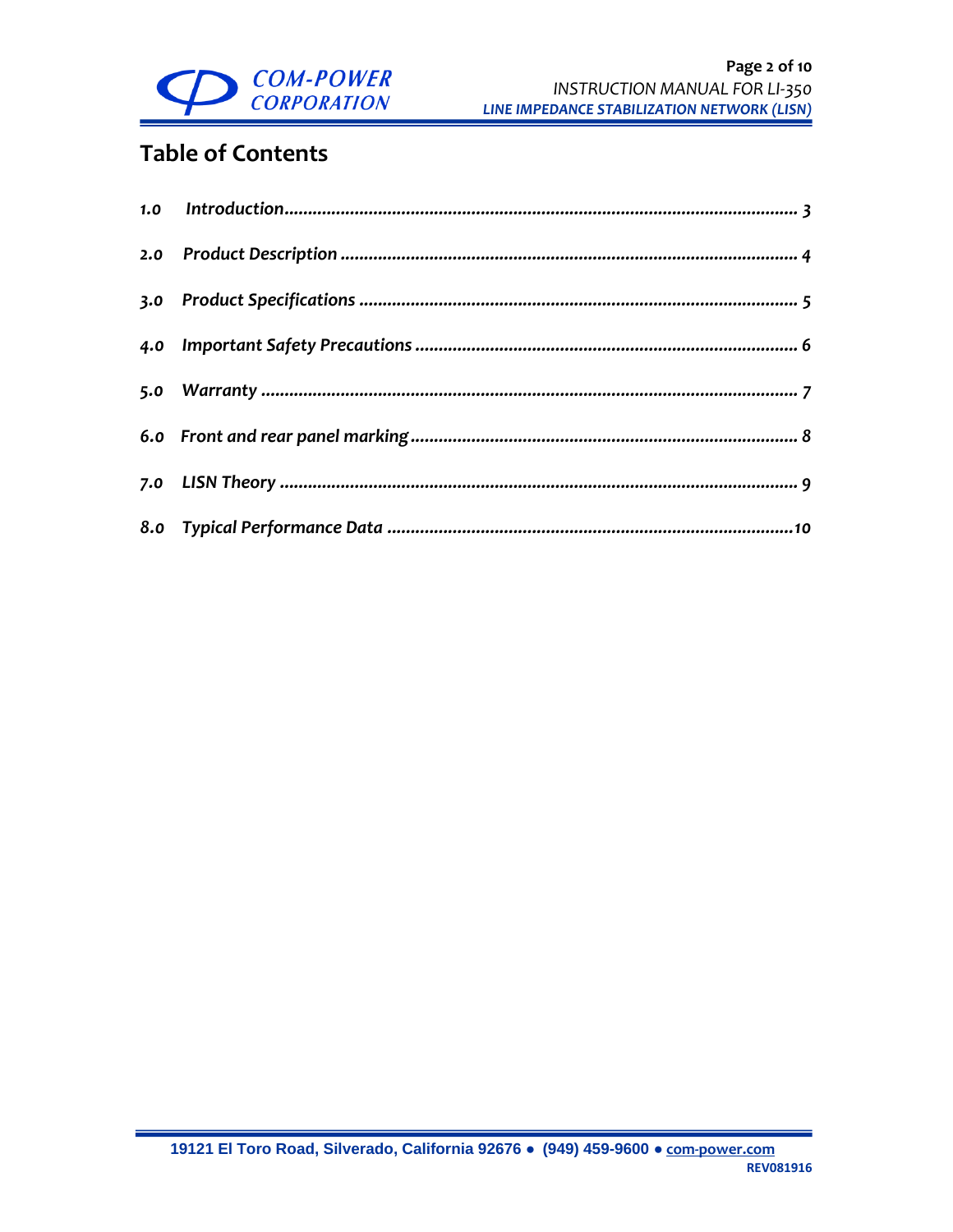

## <span id="page-2-0"></span>**1.0 Introduction**

This manual includes product specifications, safety precautions, product maintenance and warranty information. It also includes some basic guidance on LISN operation.

Information contained in this manual is the property of Com-Power Corporation. It is issued with the understanding that none of the material may be reproduced or copied without permission from Com-Power.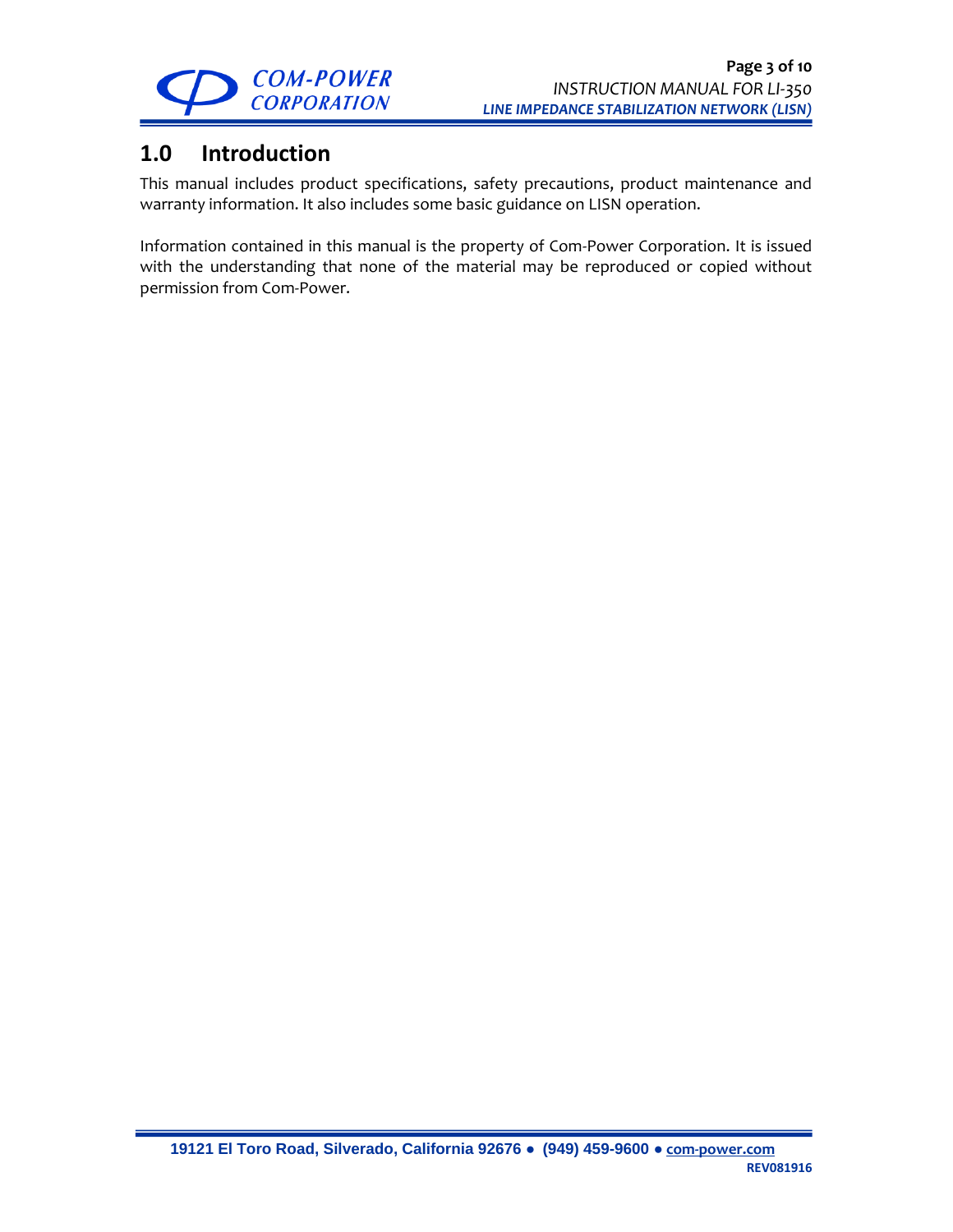

## <span id="page-3-0"></span>**2.0 Product Description**

#### **Overview**

The LI-350 Line Impedance Stabilization Network was specifically designed for providing standardized line impedance during Electromagnetic Compatibility (EMC) testing in accordance with RTCA DO-160 & MIL-STD 461 requirements. In addition, it minimizes the noise generated by equipment other than the EUT to be included in the measurement.

The LI-350 is shipped with two LISN housed in separate enclosures for single phase power applications. For wiring convenience, each LISN has either a black or red shrouded banana for both power and EUT connection. The following items are included with each LI-350 LISNs.

### **Standard items included:**

Equipment, accessories, and documents supplied with the LI-350 LISN are as follows:

- o Calibration data and Certificate traceable to NIST.
- o Superior Electric shrouded 50A plugs for EUT and power connection.



#### **Optional items**

o ISO-17025 calibration data and certificate.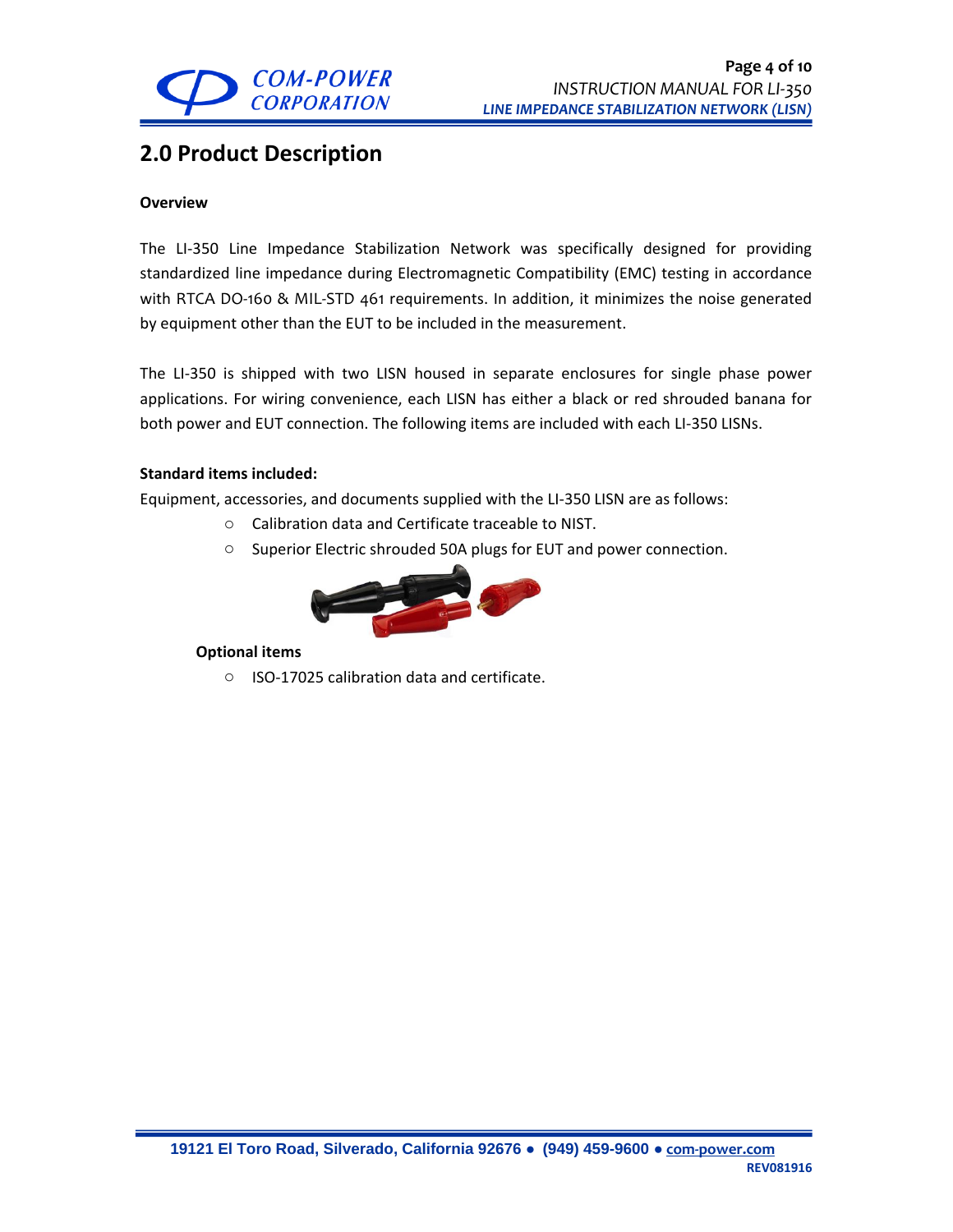

# <span id="page-4-0"></span>**3.0 Product Specifications**

| Model:                            | LI-350                                      |
|-----------------------------------|---------------------------------------------|
| <b>Electrical</b>                 |                                             |
| <b>Frequency Range:</b>           | 10 kHz to 400 MHz                           |
| <b>Compliant Standards:</b>       | RTCA DO-160 / MIL-STD 461                   |
| <b>Number of lines:</b>           | Two lines                                   |
| Max current rating:               | 50 Amp AC, 35 Amp DC                        |
| <b>Max Voltage Rating:</b>        | 480VAC, 50/60 Hz (Line to Ground) / 676 VDC |
| <b>Insertion Loss:</b>            | $<$ 0.2 dB (150 kHz – 30 MHz)               |
| Inductor type:                    | $5 \mu H$                                   |
| <b>EUT &amp; Power Connector:</b> | 50 Amps Shrouded Superior Electric sockets  |
| <b>RF measurement connector:</b>  | 50Ω, N type (female)                        |
| <b>Operating Temperature:</b>     | 5° C to 40° C / 40° F to 104° F             |
| <b>Mechanical</b>                 |                                             |

| Dimensions of each enclosure (L x W x H): | 15.4 x 7 x 6.6 inches / 39.1 x 17.7 x 16.7 cm |
|-------------------------------------------|-----------------------------------------------|
| Weight (each network):                    | 6 lb. $/$ 2.7 kg                              |

*This equipment is designed for indoor use only.*

## **3.1 Other items available from Com-Power**

- SPA-series Spectrum Analyzers
- LIN-120A, LISN 150 kHz 30 MHz, 20 A
- LI-220A, LISN 10 kHz 30 MHz, 20 A
- LI-125A, LISN 150 kHz 30 MHz, 25 A
- LI-550A, LISN 150 kHz 30 MHz, 50 A
- Special order LISNs with higher voltage and / or current
- LIT-153 Transient Limiter
- Cables and connectors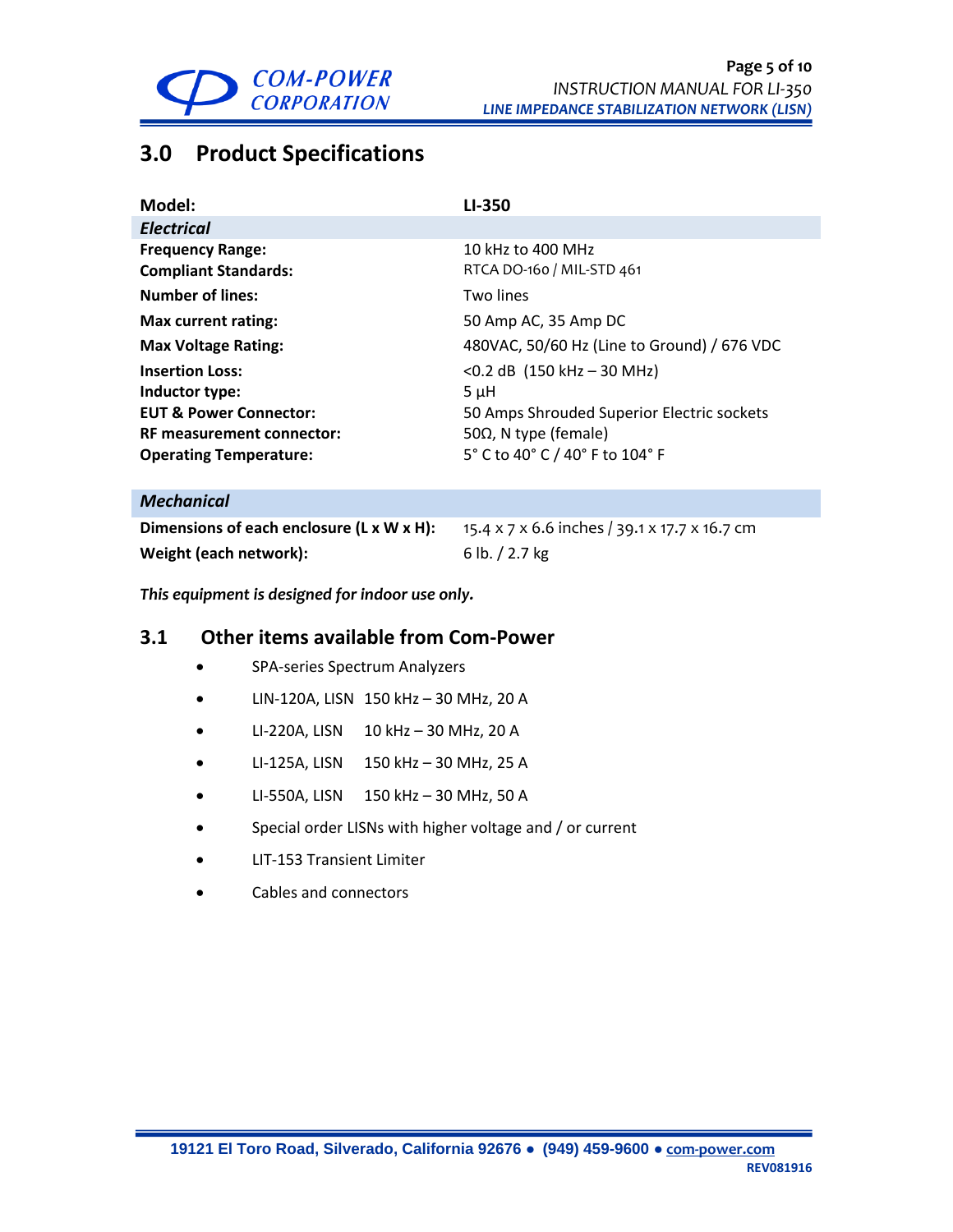

## <span id="page-5-0"></span>**4.0 Important Safety Precautions**

The LISN must be securely fastened to the earth ground before making any connections to external power**.** Proper grounding of the LISN not only ensures correct conducted emissions measurements, it also prevents potential high leakage current from presenting a hazard to test personnel. To help establish proper grounding the bottom surface of the LISN is unpainted. In addition, the bottom plate has holes for securely bolting the LISN to the ground plane.

Only connect power plugs with a protective earth contact into LISN power input port / AE. The protective action must not be negated by the use of a cheater plug or an extension cord without a protective conductor.

### **Environmental conditions**

This equipment is designed for indoor use to be safe under the following environmental Conditions:

- Temperature: 5° C to 40° C
- Maximum relative humidity: 80%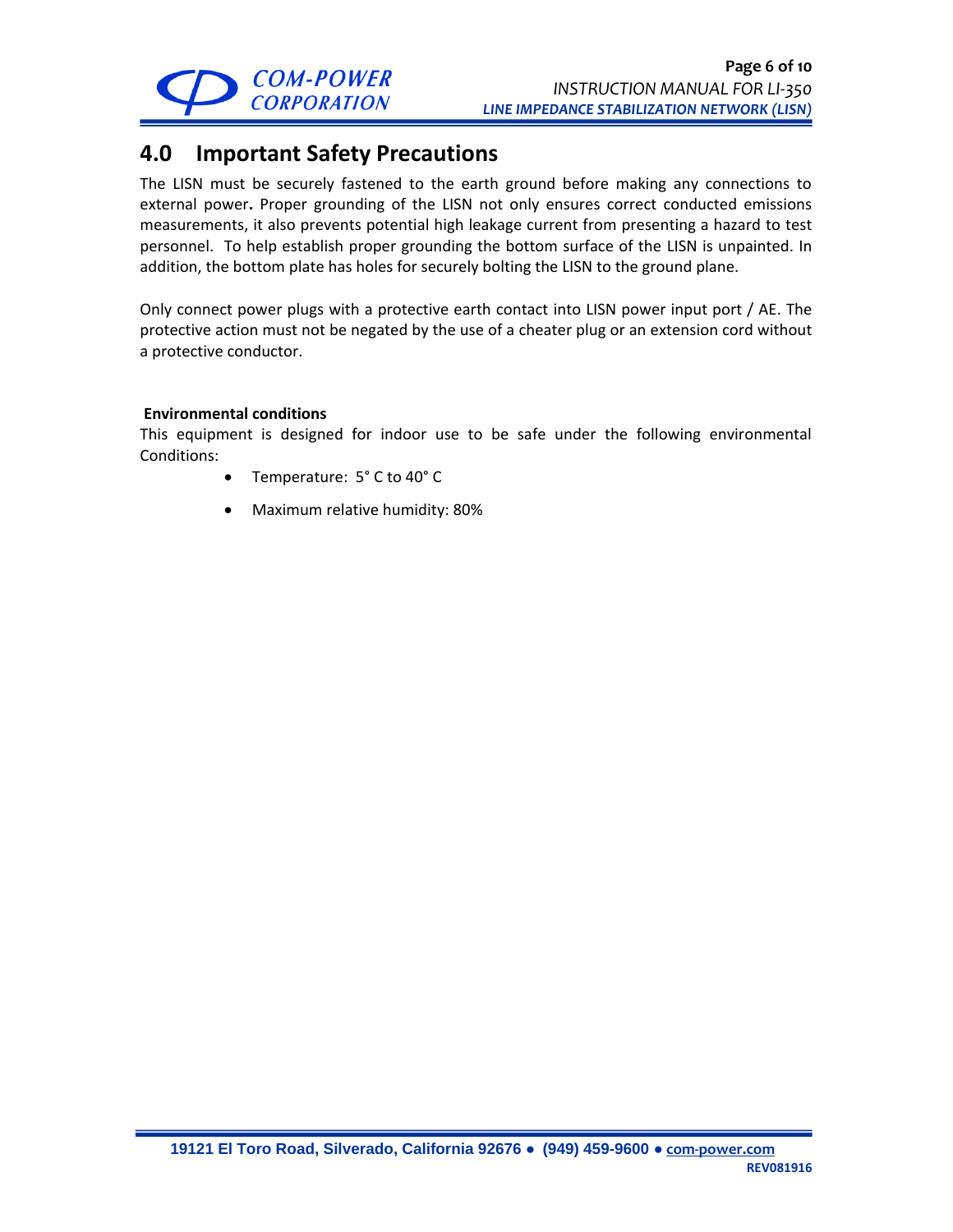

## <span id="page-6-0"></span>**5.0 Warranty**

Com-Power warrants to its Customers that the products it manufactures will be free from defects in materials and workmanship for a *period of 3 years*. This warranty shall not apply to:

- Transport damages during shipment from your plant.
- Damages due to poor packaging.
- Products operated outside their specifications.
- Products Improperly maintained or modified.
- Consumable items such as fuses, power cords, cables, etc.
- Normal wear
- Calibration
- Products shipped outside the United States without the prior knowlege of Com-Power.

In addition, Com-Power shall not be obliged to provide service under this warranty to repair damage resulting from attempts to install, repair, service or modify the instrument by personnel other than Com-Power service representatives.

Under no circumstances does Com-Power recognize or assume liability for any loss, damage or expense arising, either directly or indirectly, from the use or handling of this product, or any inability to use this product seperately or in combination with any other equipment.

When requesting warranty services, it is recommended that the original packaging material be used for shipping. Damage due to improper packaging will void warranty.

In the case of repair or complaint, Please visit our website [www.com-power.com](http://www.com-power.com/) and fill out RMA form [\(http://com-power.com/repairservicereq.asp\)](http://com-power.com/repairservicereq.asp). Our techincal assistance personnel will contact you with RMA number. Please ensure to have the RMA number stated on shipping documents.

## **5.1 Maintenance**

This product contain no user serviceable parts inside. If the unit does not operate or needs calibration, please contact Com-Power Corporation. Any modifications or repairs performed on the unit by someone other than an authorized factory trained technician will void warranty.

The exterior surface may be cleaned with mild detergent and then be wiped with a dry, clean, lint-free cloth. Use care to avoid liquids or other foreign objects entering the chassis.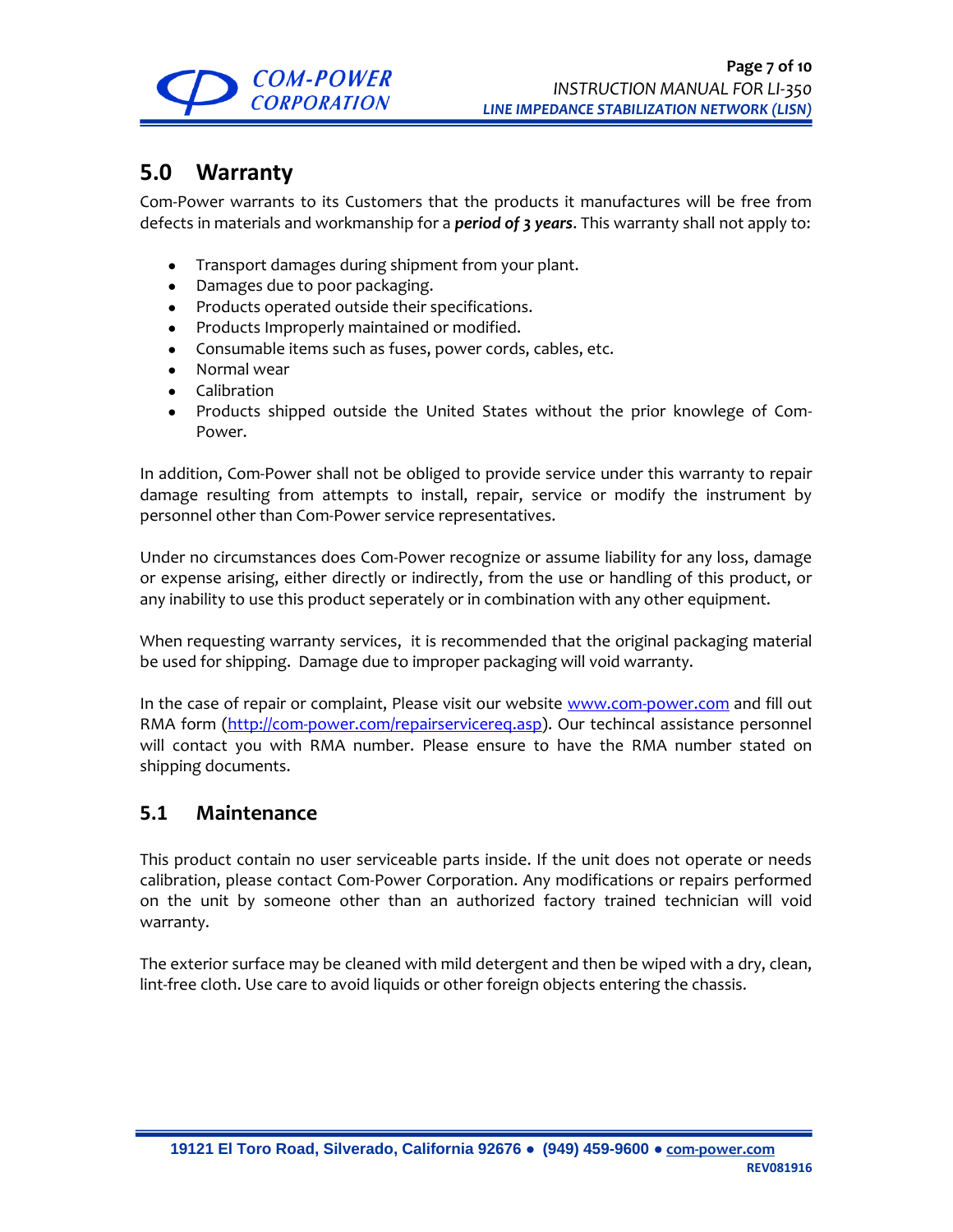

## <span id="page-7-0"></span>**6.0 Front and rear panel marking**

### **6.1 Power input port**

The Model LI-350 has a 50 Amps Superior Electric pin receptacle on the back panel for connection to external DC or AC power source. The matching shrouded banana socket plug is included with the LISN. See specification table on page 5 of this manual for the voltage and current ratings.

### **6.2 EUT power port**

The LI-350 uses a 50 Amps Superior Electric Shrouded banana socket receptacle as the EUT power port. The matching color coded plug is included for making the connection to the EUT.

### **6.3 EMI measurement Port**

The 50  $\Omega$  Type 'N' connector located to the right of the EUT Power Port for connecting the Spectrum analyzer or EMI receiver for making conducted noise measurements.

### **6.4 Grounding bolt (GND)**

The bolt marked 'GND' are found on both front and back panel of the LISN. This bolt is used for PE grounding with a braid or short wire. This is in addition to mounting the LISN on the RF ground plane using conductive bottom surface.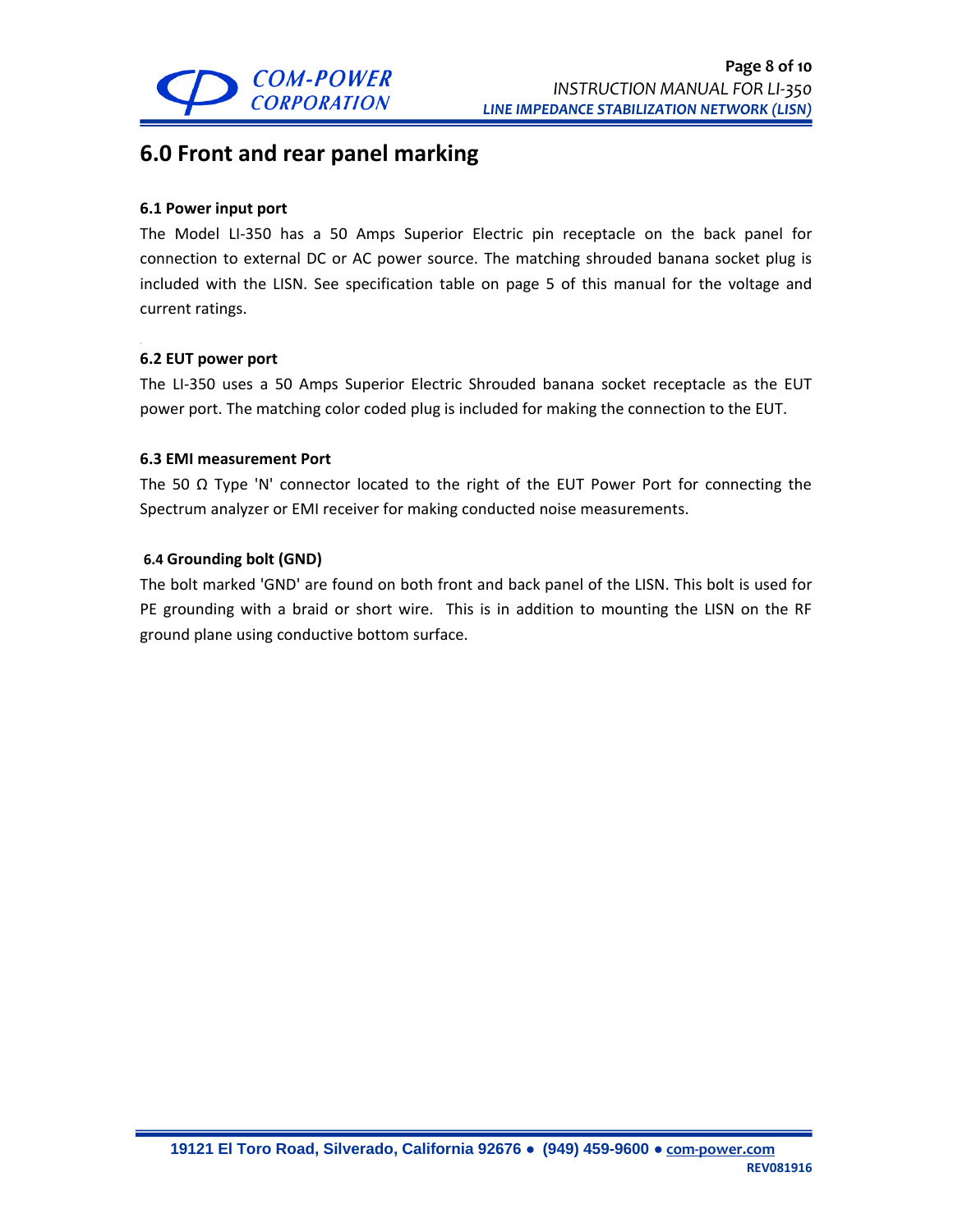

## <span id="page-8-0"></span>**7.0 LISN Theory**

### **7.1 Overview**

Line Impedance Stabilization Networks used supply standardized line impedance to the EUT during conducted emissions testing which is independent of the external power line impedance. The standardized impedance enables consistent readings for RF noise measurements on the power line. The model LI-350 consists of two separate LISN networks housed in separate enclosure for testing EUTs with single phase power requirements.

In addition to providing standardized impedance, the LISN also acts as a low pass filter for the power to equipment under test. The LISN blocks RF noise from the power line from reaching the equipment under test, however, the power to the equipment passes through the LISN with minimal effect. This filter comprises of single stage low pass LC filter. Therefore, it has capacitor and an inductor for the filter. The inductor used in the LI-350 is air core type to eliminate the possibility of saturation and to provide stability.

The LISN also provides a low impedance path for the RF noise from the EUT to the measuring equipment, thereby facilitating the measurement of the RF noise. The insertion loss of the measured noise may be significant especially at low frequencies. Therefore, at frequencies below 400 kHz, the insertion loss correction factor must be compensated for highest accuracy noise measurement.

The figure below is a typical schematic of a 5  $\mu$ H LISN as specified in the MIL-Std 461 standard. The LISN does not incorporate any internal 10  $\mu$ F capacitor, so the requirement specified in DO-160 for the 10 µF capacitor at the AE port is to be fulfilled externally.



## **Figure 1 –** Example of an equivalent LISN circuit